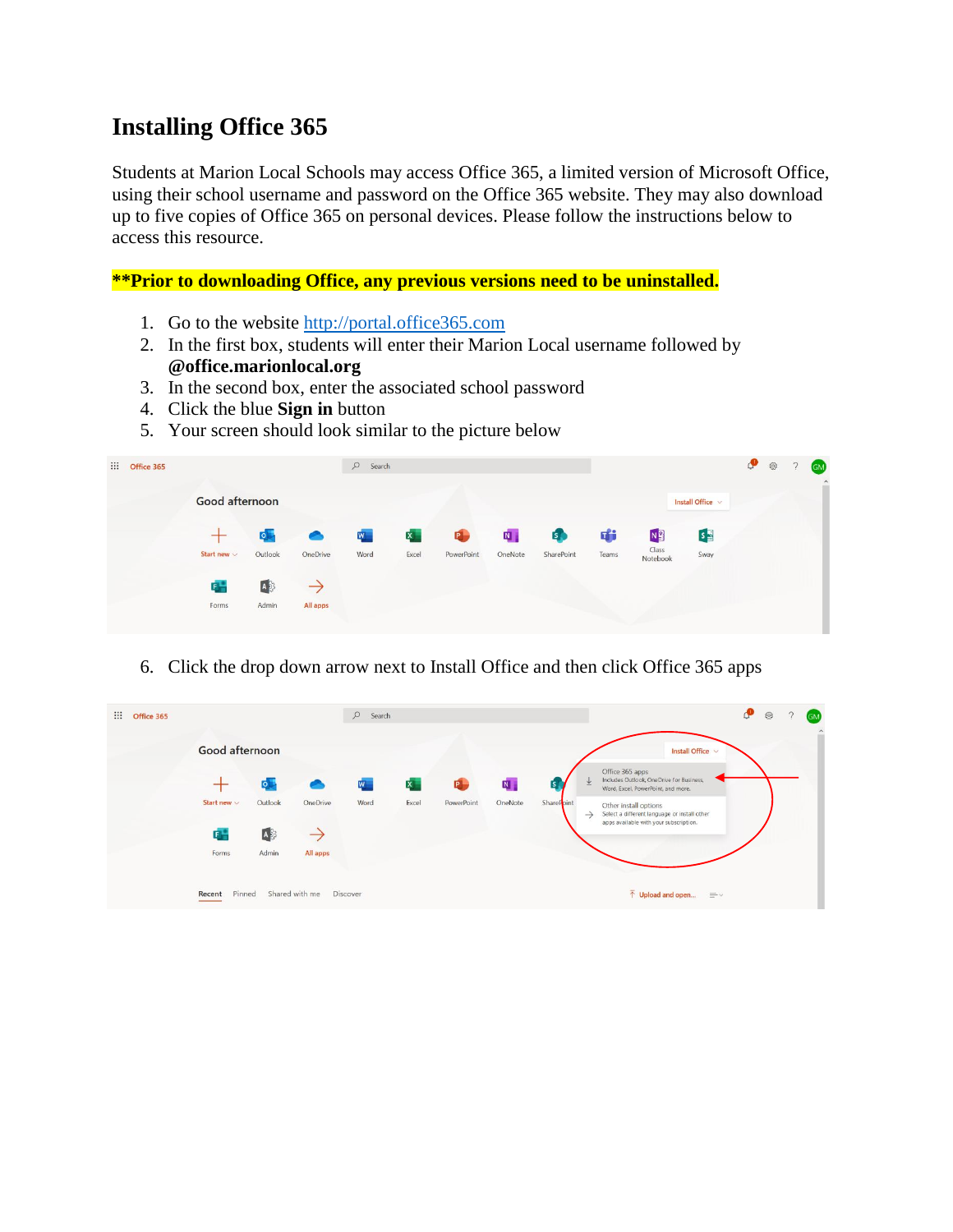## 7. Click Save File

| You have chosen to open:<br>Good | T.  f04-4053-9f02-c3cd28662052 TX PR Platform def b 64 .exe                  |                                |                                                                              | Install Office v             |
|----------------------------------|------------------------------------------------------------------------------|--------------------------------|------------------------------------------------------------------------------|------------------------------|
|                                  | which is: Binary File (5.3 MB)<br>from: https://c2rsetup.officeapps.live.com |                                |                                                                              | $s_{\rm B}$                  |
|                                  | Would you like to save this file                                             |                                |                                                                              |                              |
| <b>Start</b> ne                  | Save File                                                                    | $\epsilon$ ancel               |                                                                              | Sway                         |
|                                  | Save File                                                                    | Yes                            |                                                                              |                              |
| œ                                |                                                                              |                                |                                                                              |                              |
|                                  |                                                                              |                                | Activate Office                                                              |                              |
| <b>Forms</b>                     |                                                                              |                                | Contact Star and Around plans for                                            |                              |
|                                  |                                                                              | $\mathbf{0}_{\text{max}}$      | ≕                                                                            |                              |
|                                  |                                                                              |                                |                                                                              |                              |
| Pinned<br><b>Recent</b>          |                                                                              |                                |                                                                              | $\equiv$ $\vee$<br>l open    |
| Computer A                       | <b>O</b> Click Run                                                           | Say "yes"                      | Stay online                                                                  |                              |
| OneDrive for                     | If asked, click Save File, then run the file.                                | Click Yes to start installing. | After installation, start Office and sign in                                 |                              |
|                                  |                                                                              |                                | with the account you use for Office 365:<br>muellerg@office.marionlocal.org. |                              |
|                                  |                                                                              |                                |                                                                              | re in OneDrive $\rightarrow$ |
|                                  |                                                                              |                                |                                                                              |                              |
|                                  | Close<br>Need help installing?                                               |                                |                                                                              |                              |
|                                  |                                                                              |                                |                                                                              |                              |

- 8. Once the file is downloaded, find it in your downloads folder and open it
- 9. Click Yes
- 10. You should then see the following screen (this will take a while to download)

| Office 365                                                                                           | Q<br>Search                                                                  |                                                    |
|------------------------------------------------------------------------------------------------------|------------------------------------------------------------------------------|----------------------------------------------------|
| <b>Good evening</b>                                                                                  | <b>Nicrosoft</b>                                                             | $\times$<br>Install Office V                       |
| $\circ$<br><b>Start new</b><br>Outlook<br>$A_3^3$<br>G.<br>Admin<br>Forms                            | $X$ $P$<br>$\circ$<br>W<br>THE PEASO                                         | $s_{\frac{1}{2}}$<br>Sway<br>look                  |
| Pinned<br>Shared<br>Recent<br>Computer Apps<br>$\overline{\mathbf{N}}$<br>OneDrive for Business »  » | Please stay online while Office downloads<br>We'll be done in just a moment. | d and open<br>Ξ۰<br>More in OneDrive $\rightarrow$ |